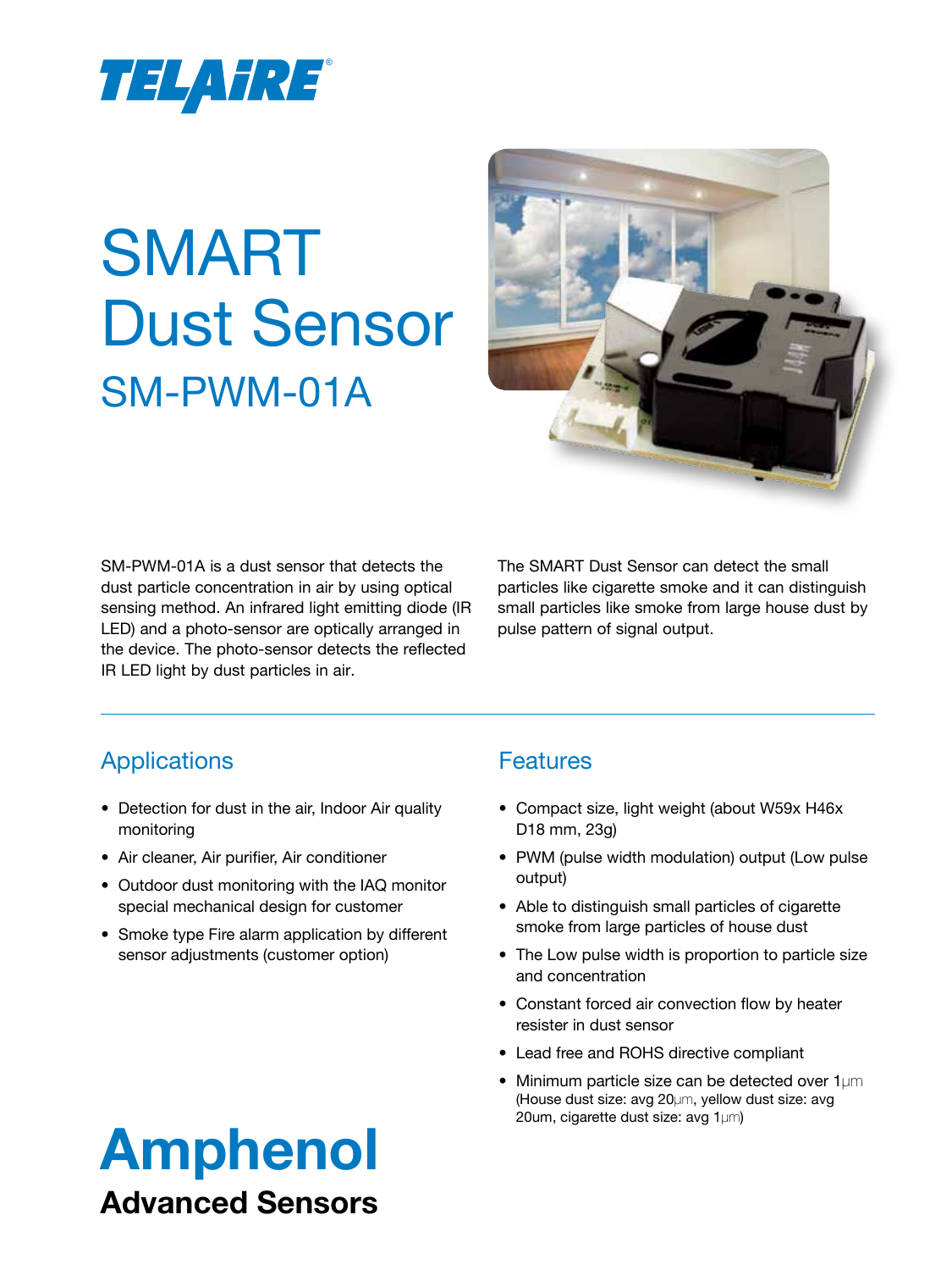## SMART Dust Sensor Specifications

## Electrical Characteristic

#### Absolute Maximum Ratings

| Parameter             | Symbol | Rating           | Unit |
|-----------------------|--------|------------------|------|
| Supply voltage        | Vcc    | $-0.3$ to $+7.0$ |      |
| Operating temperature | Topr   | $-10$ to 60      | °C   |
| Storage temperature   | Tsta   | $-30$ to $80$    | °C   |

#### Operating Supply Voltage and Signal Output (Ta=25 °C)

| Parameter              | Symbol | Rating                                                                     | Unit |
|------------------------|--------|----------------------------------------------------------------------------|------|
| Supply voltage         | Vcc    | DC $5 \pm 5\%$ ,<br>Ripple <100mV                                          | V    |
| Current<br>Consumption | lcc    | $< 100 + 5%$                                                               | mA   |
| Signal output          | P1, P2 | Hi: > 4.5V,<br>$Lo: <0.7V.$ <sup>1</sup><br>Negative Logic Pulse<br>output |      |
| Power up time *        |        | $90-2$                                                                     | Ser  |

\*1. Input impedance 200 kΩ, Pull-Up 10 kΩ, recommend 30 sec moving average of output signal

\*2. To stabilize heater resister and air flow in dust sensor

#### Recommend Operating Temperature/Humidity

| l Parameter                  | Rating                            | Unit    |
|------------------------------|-----------------------------------|---------|
| Operating Temp./<br>Humidity | -10°C ~ 45°C,<br>$< 85\%$ RH $11$ | °C. %RH |

\*1. Dust sensor can detect the micro size water droplet, like fog and mist, as particles.

*Do not use the dust sensor in high humidly environments as the humid air is under submicron size and the dust sensor cannot differentiate this*.

### Internal Schematic



P1: small particle  $(1 - 2 \mu m)$ , P2: large particle (3 ~10µm)

• SM-PWM-01A dust sensor cannot count particles or measure quantitatively; the size is only for reference.



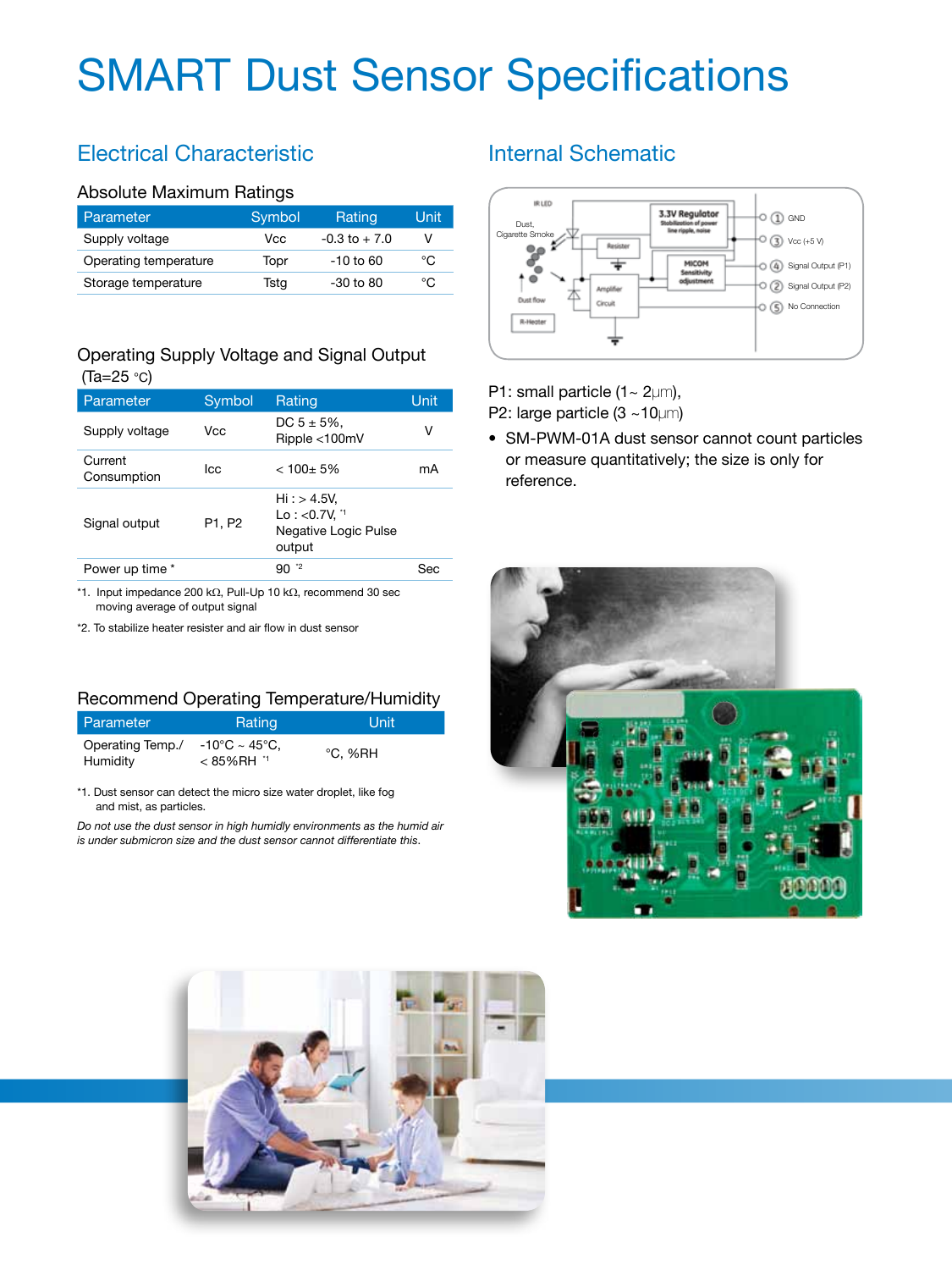## **Connector**

#### Standard connector (SM-PWM-01A)

| Connector<br>Part No. | Symbol.     | <b>Description</b>         | <b>Maker</b>                           |
|-----------------------|-------------|----------------------------|----------------------------------------|
| Connector             | SMAW250-05G |                            |                                        |
| Housing               | 25048HS-05  | 2.5 <sub>mm</sub><br>pitch | YeonHo Elec.(Korea)<br>www.yeonho.com/ |
| Terminal              | YST025      |                            |                                        |

• SMAW250-05G is standard

#### Pin Configuration

| <b>Number</b> | Symbol | <b>Pin Description</b>                                       |
|---------------|--------|--------------------------------------------------------------|
| 1             | GND    | Ground, Connect with System ground                           |
| 2             | P2     | Low pulse Signal output(P2) of large<br>particle, active low |
| 3             | Vcc    | Input Supply voltage                                         |
| 4             | P1     | Low pulse Signal output(P1) of small<br>particle, active low |
| 5             | NC.    | no connected,                                                |

- Please refer the drawing for pin sequence.
- For P1 and P2, Do not need to external pull up resister, internal pull up resistor is 10K.